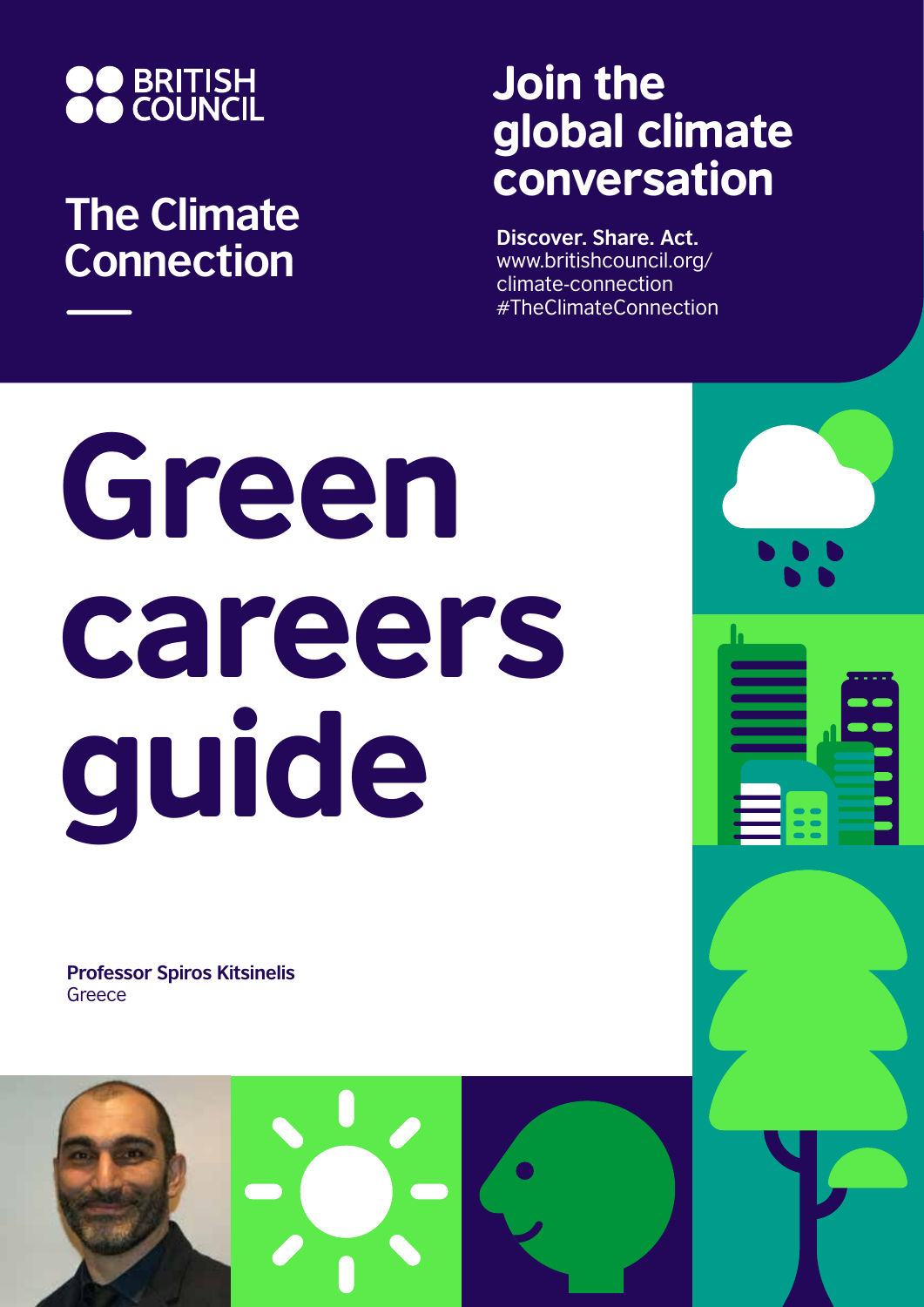### Professor Spiros Kitsinelis **Greece**



#### **The search for the best artificial light sources for the planet**

Humanity has to deal with two main issues regarding energy. The first is the availability of non-sustainable energy sources and whether the global demand for energy can be met. This is due to their depletion in certain parts of the world or due to geopolitical factors and in any case the impact to the global economy is substantial. The second issue is one that deals with the environmental changes of the planet and the impact of these changes to our lives. The burning of fossil fuels as the most common energy generation mechanism results in the formation and emission of carbon dioxide as a byproduct which is one of the gases responsible for the greenhouse effect.

Considering than man is using about a fifth of the world's generated electric energy for lighting applications it is easy to appreciate the importance of light source technology both on an economic and an environmental level. Light sources and lighting not only represent an economic market of billions of dollars but the consumption of energy for lighting is responsible for the generation of billions of tons of CO2 gas annually.

That was exactly the task at hand for a greek researcher that studied in GB and has spent his entire adult life pursuing and materializing new ideas for light sources and their applications.

Professor Spiros Kitsinelis is a researcher focusing on the development of novel and energy efficient light sources. He gained his master's and PhD degrees in Chemistry from the University of Sheffield in England and has been a researcher and associate professor at Ehime University in Japan, Philips Lighting in the Netherlands, National Technical University of Athens and Paul Sabatier University in Toulouse France He has published many books and articles on the subject, invented new systems for various applications and has given many public talks on the importance of science, the impact of technology to our lives and his pursuit of the next generation light sources and their applications.

Dr Spiros Kitsinelis has been honored with numerous awards by the British Council, the British Embassy in Athens and the Association of British Science Writers for his lifelong contributions to science communication for the general public.



#TheClimateConnection www.britishcouncil.org/climate-connection